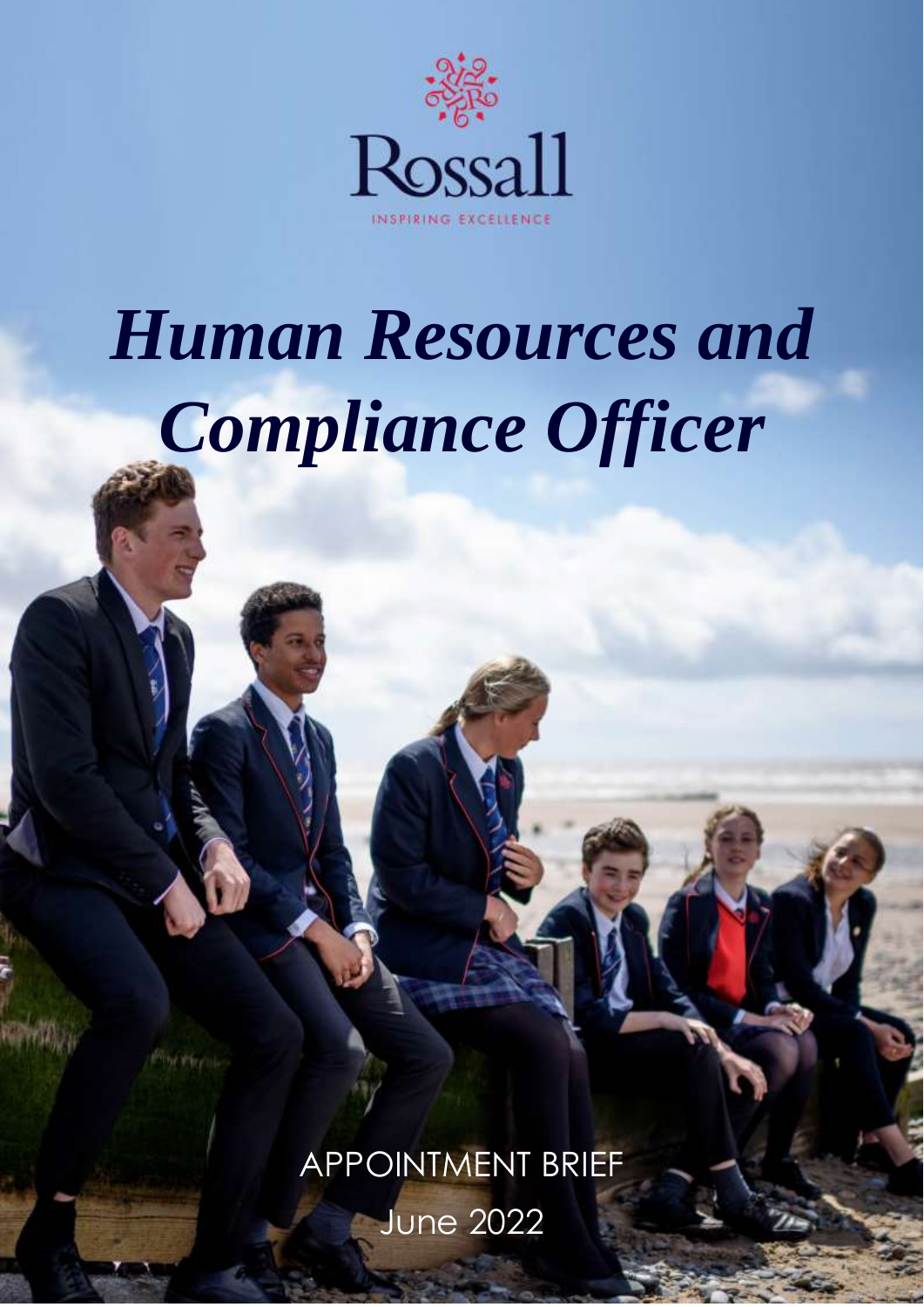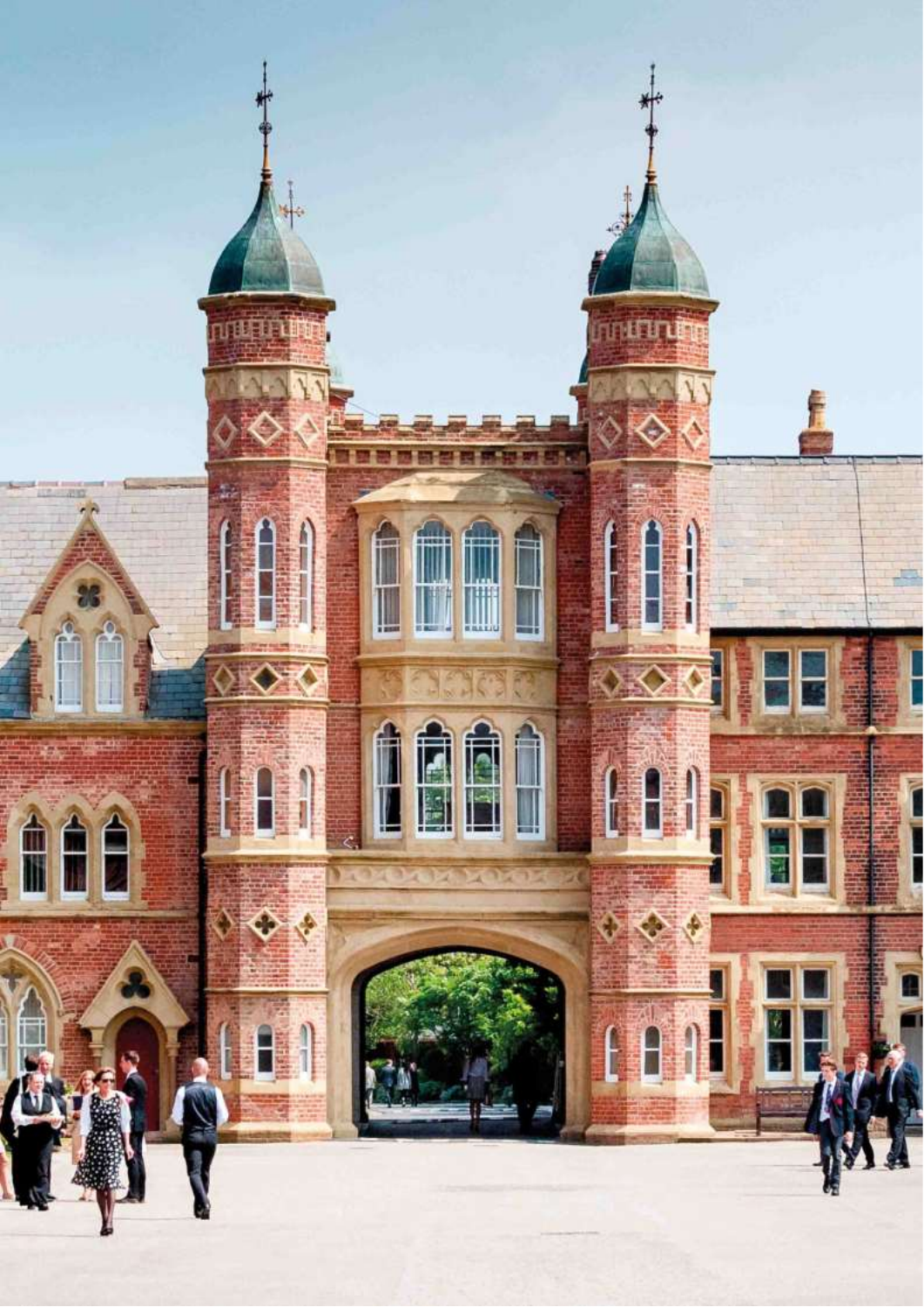## ABOUT ROSSALL SCHOOL

Founded in 1844, Rossall is a co-educational boarding and day school with an illustrious history and a clear strategic vision for the future. Situated on the Fylde Coast, the majestic backdrop of the Cumbrian Peaks and the Irish Sea provide a spectacular environment within which a community of some 800 boys and girls are inspired to fulfil their potential. The School provides a unique educational experience underpinned by a strong commitment to academic excellence and cocurricular participation. Successive generations of Rossallians have made a profound impact in fields as diverse as medicine, literature, music, politics and technology.



Academic results are superbly strong. The School has an IBDP average of 35 and this year over 60% of A level grades resulted in an A\* or A. Almost two thirds of our Upper Sixth progress to Top 20/Russell Group universities. Additionally, this year, three students won full sports scholarships to the US whilst others are proceeding to top universities in Paris, Milan and Hong Kong - to name but a few. Rossall is an inclusive school with an intellectually dynamic culture that encourages young people to embrace the highest of aspirations.

Regionally, Rossall has now reclaimed its place as one of the top performing independent schools in the North West. Perhaps, most importantly, it is a school community with a huge heart and this manifests itself in happy and confident children and a staff body committed to providing the very best context within which young people may live, learn and play.

The student roll has grown very significantly in recent years and this is reflective of the School's outstanding reputation both regionally and

nationally. Student numbers are very healthy and the school has emerged from the recent pandemic in a strong position financially. Such extensive expansion has resulted in a number of opportunities arising across a number of curricular areas and our ongoing development of signature programmes such the Broadway Performing Arts academy has opened up opportunities for exceptional educators to join us.

In 2019, the School embarked upon an ambitious development plan which placed a strong emphasis upon the provision of outstanding teaching and learning. The School is committed to ensuring that Rossall is recognised regionally and nationally as a progressive and aspirational School community committed to the professional development of all staff. The establishment of a thriving Leadership Academy is reflective of the growing number of aspirant educational practitioners who have decided to develop their careers here at Rossall.

This September, we have become an All-Steinway School and launched an International Piano Academy. The newly refurbished PrePrep School was opened at the end of the Summer Term and work will soon commence on our Science Building.

We strive to develop in our pupils a lifelong love of learning, a sense of moral purpose, and a belief in their own power to do good in the world. We prepare them to lead successful personal lives and productive professional lives. Our students are confident and compassionate. Increasingly they assume responsibility for their own learning and they are encouraged to be both critically reflective and resilient. We have the highest aspirations for our boys and girls and, as an IB World School, we endeavour to ensure that our pupils are intellectual risk-takers, open-minded and persuasive



communicators. We desire for them to develop an intrinsic interest in the subjects that they are studying and to view the formal curriculum as constituting a starting point as opposed to an end in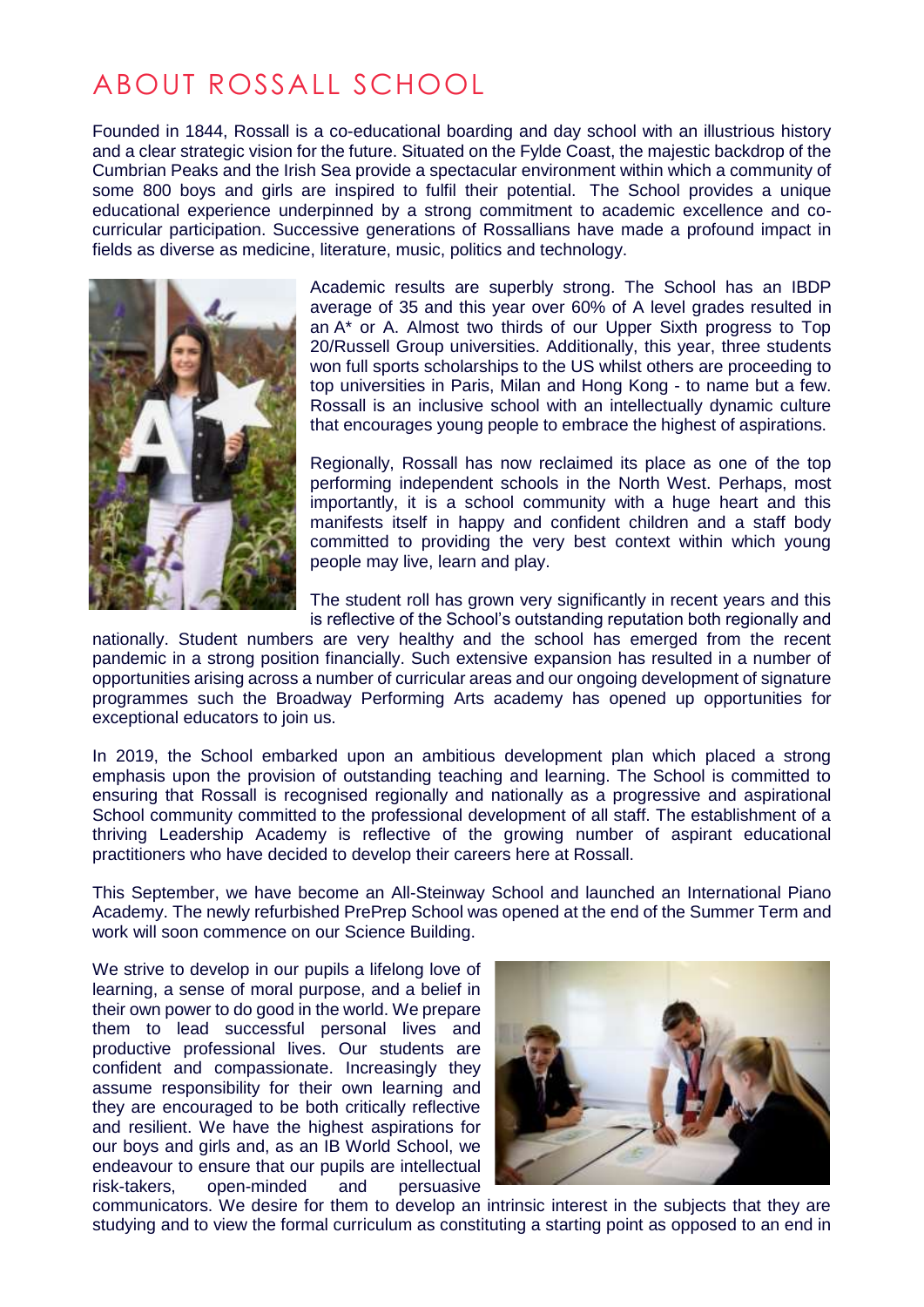itself. Opportunities for academic enrichment abound and pupils are able to benefit from involvement in activities such as the Model United Nations and subject specific societies.

It is an inclusive and diverse School community with a roughly even split between day pupils and those who board. The internationally-minded nature of the School is as defining an aspect as its architectural beauty and fascinating history. In 2021, we had a full ISI compliance inspection. **We were judged to be compliant in every regard. In 2019, an educational quality inspection deemed the quality of pupil's personal development to be excellent.**

The School is a liberal and progressive community and we are committed to ensuring that our provision is outstanding in every regard. Student voice and our mental health provision are key focuses within our development plan and it is our ambition to be sector leaders in this



The School is ranked number one in the UK for golf and our growing football academy is one of the standout provisions in the country. Both our boys and girls First XI hockey teams progressed to the final eight of national competitions in 2020. We are in the process of launching the Broadway Performing Arts Academy and our recently launched Girls' Elite Football Programme in partnership with England and Chelsea footballer Millie Bright, and Fleetwood Town Football Club has led to huge success of our girls' football teams on a national level.

We recognise that parents expect the best for their children; therefore we continue to invest significantly in our expansive campus to provide a modern, comfortable location where boys and girls from 3 months to 19 years of age will find a safe, yet stimulating environment with all

they need to get the most from their stay with us, in school as well as during leisure and social time. Our holistic vision of education is predicated upon excellent personal relationships with our families.

Popular with overseas and British pupils alike, our school has a unique identity and a strong sense of community spirit. Here, boarders from around 50 countries mix with British pupils to create an environment within which children are able develop a truly international perspective and forge lifelong friendships with others from around the world.

Ours is a community based on trust, mutual respect and compassion, and we expect every member of our school to uphold these values, on and off the campus.

Rossall is an inspiring place to live, learn and work; we are fortunate to attract fantastic students and staff to join us on our beautiful campus by the sea!

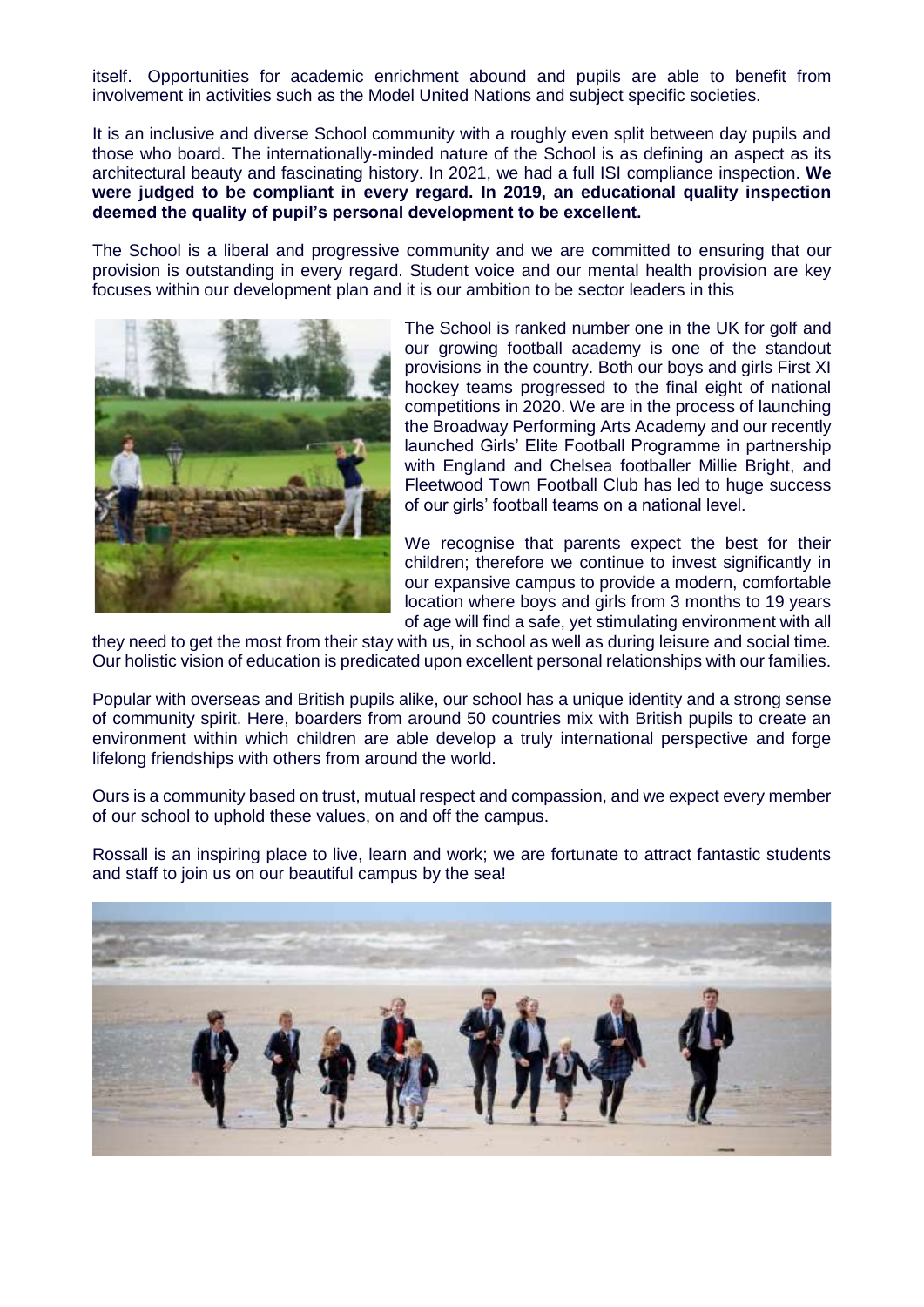## **MEET THE ROSSALL TEAM** ROSSALL'S LEADERSHIP EXECUTIVES

Leading the school is Headmaster, Mr Jeremy Quartermain, and four fellow Leadership Executives. They are joined by the extended Senior Leadership Team.



## Mr Jeremy Quartermain Headmaster



## Mrs Emma Sanderson **Bursar**



Ms Dina Porovic Senior Deputy Head



Mrs Emma Williams Deputy Head (Boarding & Safeguarding)



Mr Matt Turner Head of Preparatory School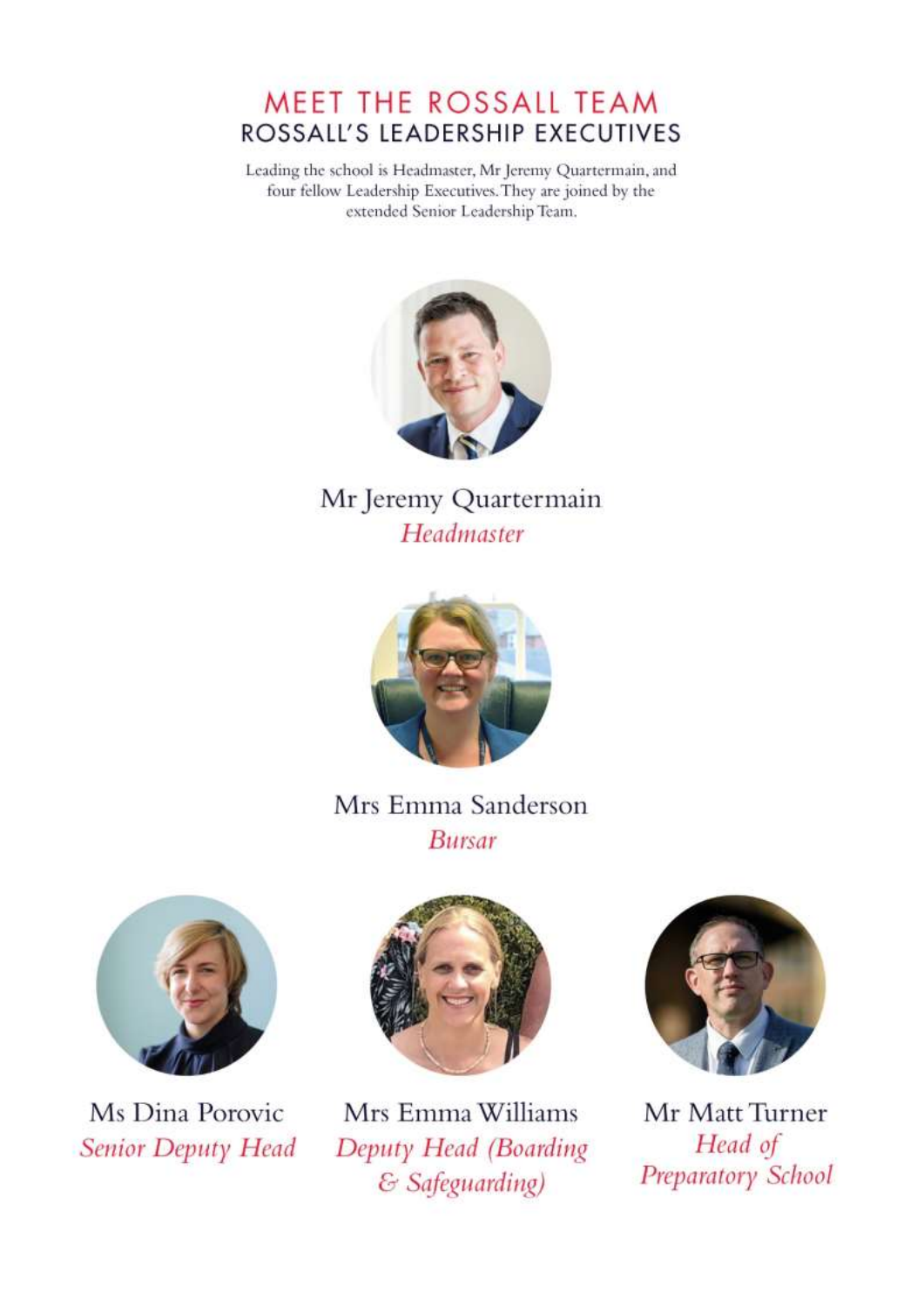## JOB DESCRIPTION

| <b>Responsible to:</b> | Head of HR and Compliance                         |
|------------------------|---------------------------------------------------|
| <b>Hours:</b>          | $9.00am - 5.00pm$ Monday to Friday all year round |

#### **Job Purpose**

To provide HR and Compliance administration support to the Head of HR and Compliance.

#### **Main Responsibilities**

#### **Human Resources**

- Acknowledge and collate job applications
- Organise interview schedules, contact and invite candidates, confirm details of the interview and produce welcome letters
- Assist with interviews; meet and greet candidates, ensure they are collected / taken to interview rooms according to the schedule
- Organise pre-employment checks; DBS disclosures, references, overseas checks, copying certificates etc
- New starter paperwork and induction
- Create files for new employees
- Chase new starter contracts
- Input holiday requests onto the holiday database
- Organise and record safeguarding training
- Assist with payroll administration
- Organise annual data collection from all staff and input changes onto the ISAMS system
- Keep the Drivers List up to date, including annual update of licences
- Filing and archiving

#### **Compliance**

- Update the UKVI visa database for all student visas
- Copy passports, visas, flight tickets etc for incoming students
- Issue BRP cards to new arrivals
- Arrange police interviews for students from relevant countries
- Monitor expiry dates of visas and passports
- Ensure all relevant documents are uploaded onto the student's electronic file
- Assist with the compliance of school policies

#### **Health & Safety**

 Assist the Head of HR and Compliance in conducting health and safety audits across the school site

#### **Other**

- Be aware of and comply with policies and procedures relating to child protection, health and safety, security, confidentiality and data protection, relating all concerns to the appropriate person.
- Be aware of and support difference and ensure equal opportunities for all
- Appreciate and support the role of other professionals
- Attend and participate in relevant meetings and training as required
- Participate in training and other learning activities and performance development as required
- To undertake any related activities or duties from time to time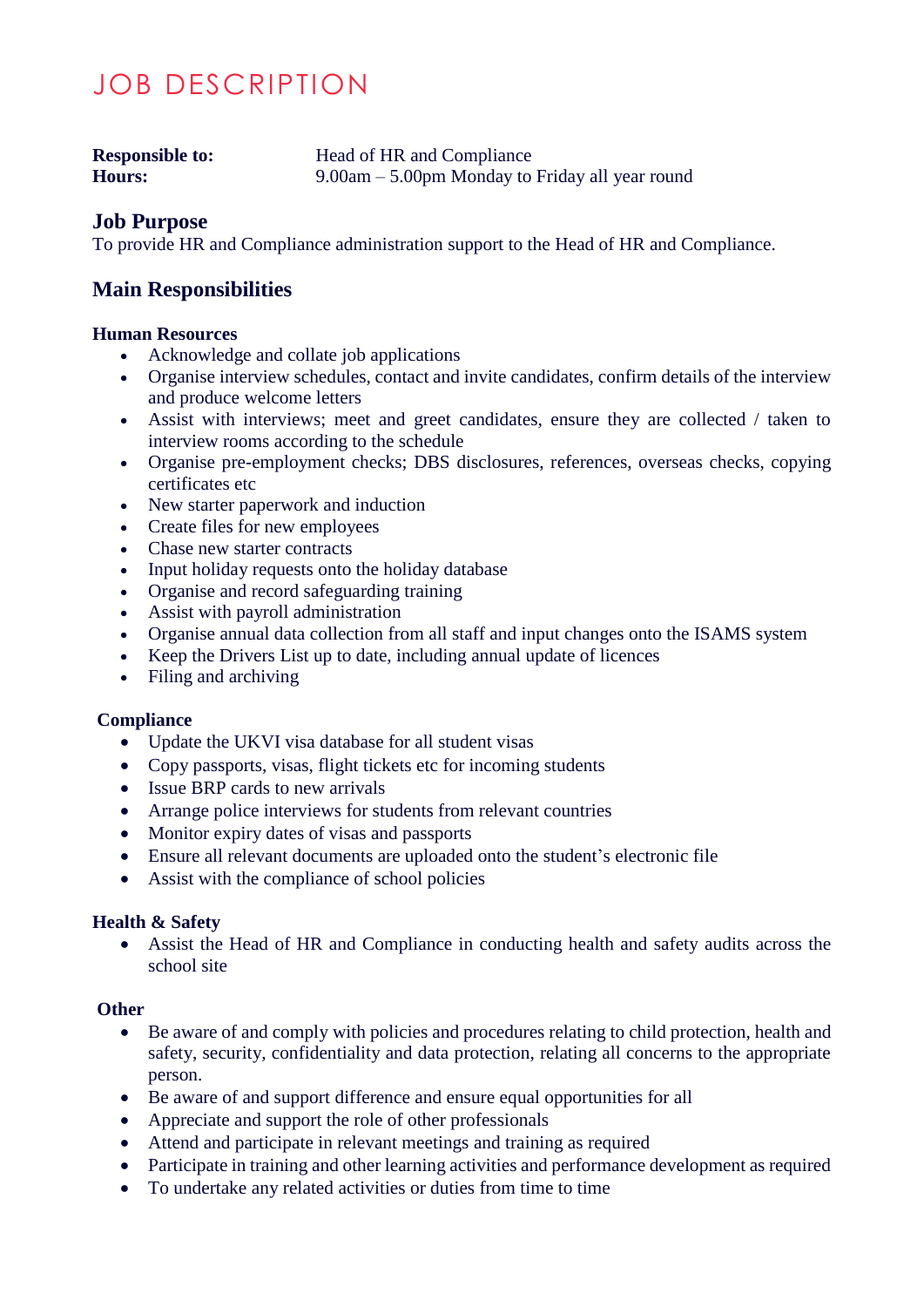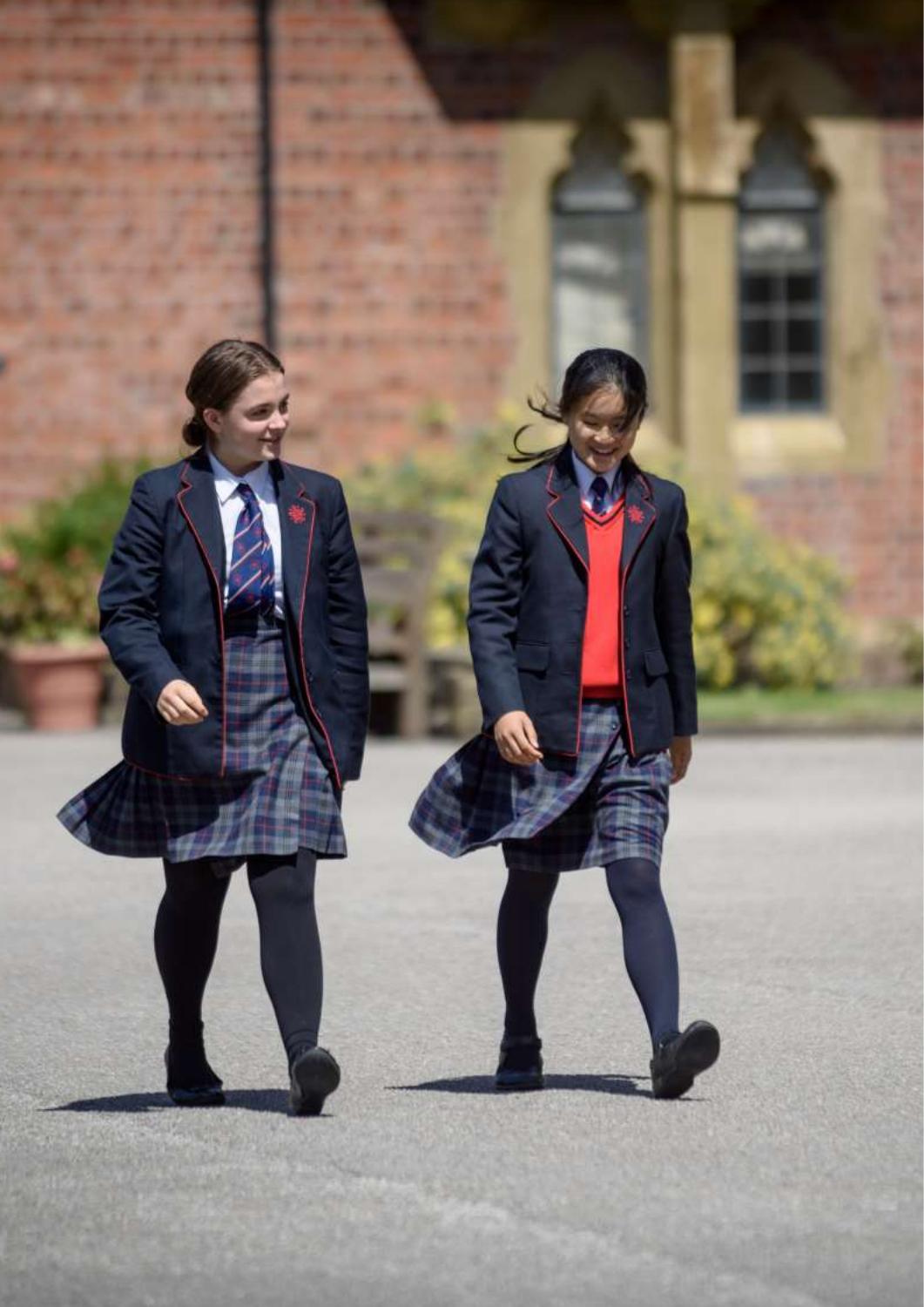## PERSON SPECIFICATION

#### **Requirements which are Essential (E) and Desirable (D) are as follows:**

### **Qualifications** 1. Good general standard of education E **Experience** 1. Experience of office administration E 2. Experience of working in a customer service environment E 3. Experience of minute taking D 4. Experience of working in a School or academic environment D **Skills / Abilities / personality** 1. Advance knowledge and competence in IT and database systems (Word, PowerPoint, Excel) E 2. Flexibility E 3. Good organisational skills E 4. Ability to work on own initiative E 5. Ability to work as part of a team E 6. Excellent customer service skills E<br>
T. Professional manner E 7. Professional manner 8. Friendly personality E 9. Approachable E 10. Ability to produce accurate work and an eye for detail E 11. Ability to work to deadlines E 12. Positive attitude and commitment to the job and School E **Other requirements** 1. Willingness and ability to work extra hours when required E 2. Willingness to undertake further training E

#### **Essential requirements are those without which an applicant may not normally be considered for appointment.**

**The post-holder must adhere to and ensure compliance with the School's Safeguarding and Child Protection Policy at all times. If, in the course of carrying out the duties of the post, the post-holder becomes aware of any actual or potential risks to the safety or welfare of children in the School, they must report those concerns to the DSL or to the Head immediately**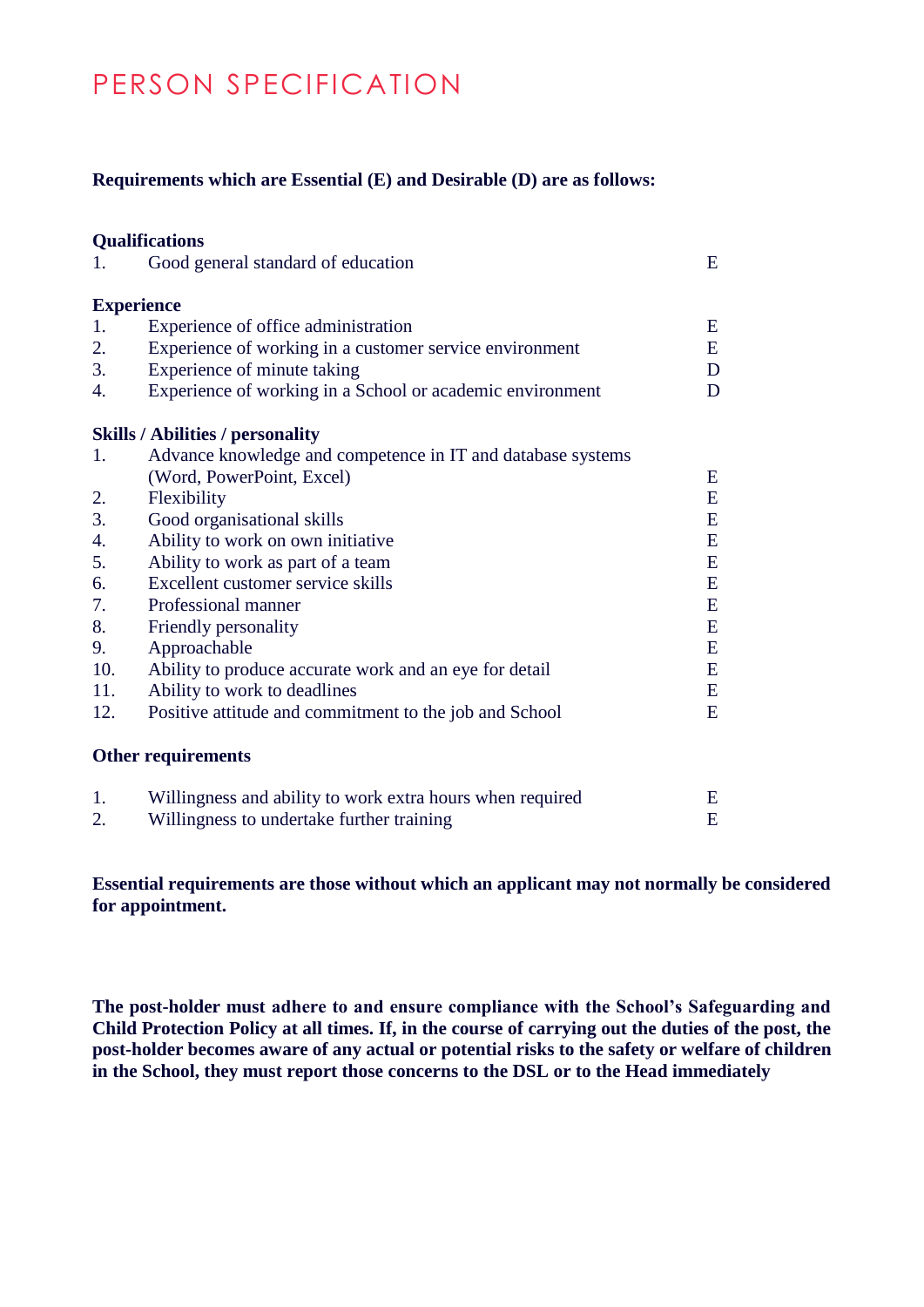